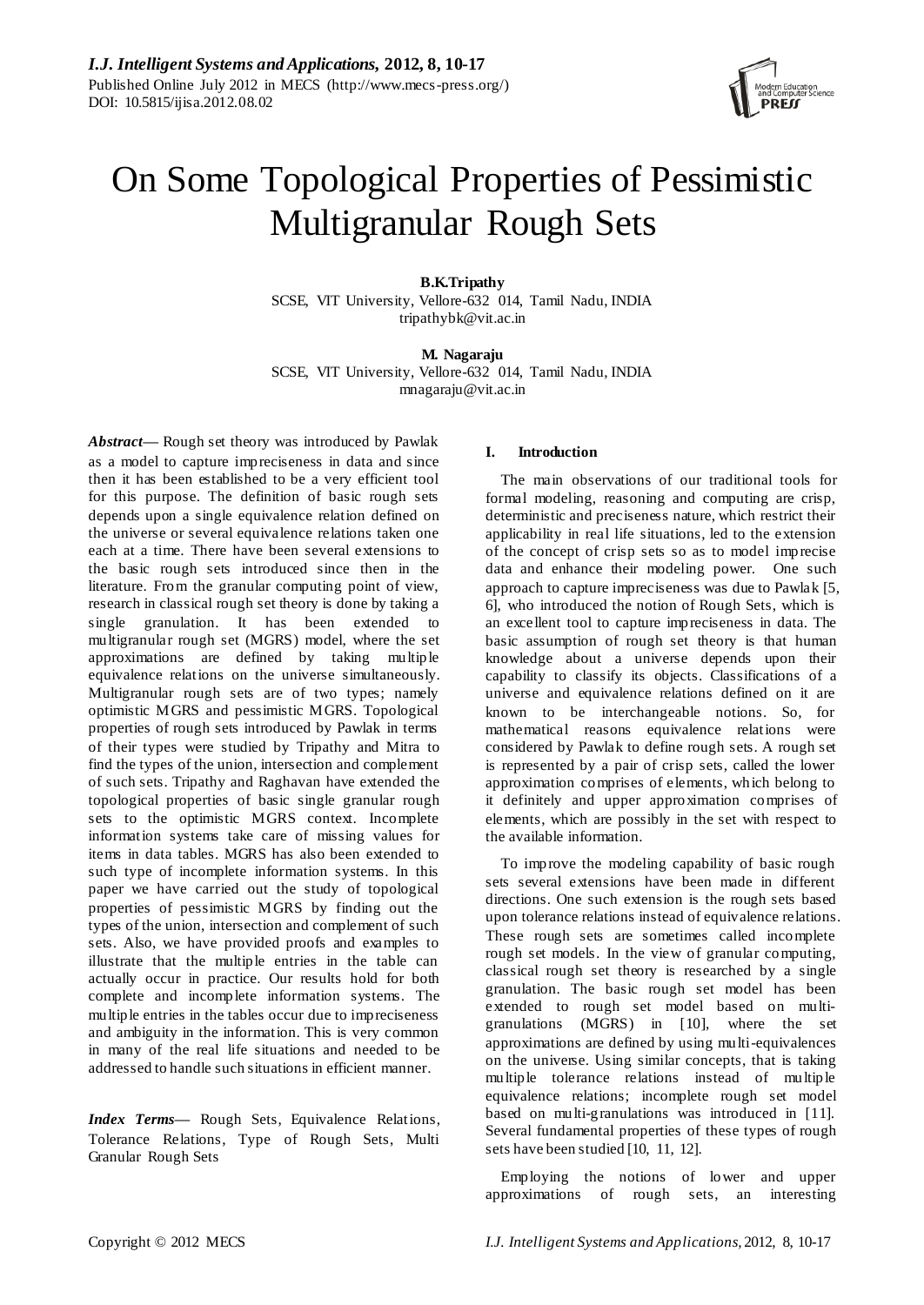characterization of rough sets has been made by Pawlak in [6], where he introduced the types (originally called kinds) of rough sets. There are two different ways of characterizing rough sets; the accuracy coefficient and the topological characterization introduced through the notion of types. As mentioned by Pawlak himself [6], in practical applications of rough sets we combine both types of information about the borderline region, that is, of the accuracy of measure as well as the information about the topological classification of the set under consideration. Keeping this in mind, Tripathy and Mitra [16] have studied the types of rough sets by finding out the types of union and intersection of rough sets of different types. These results were extended to the context of optimistic multi granular rough sets by Tripathy et al [17]. In this paper, we study these results for the pessimistic multi granular context, which also remains the same for both the complete and incomplete cases.

#### **II. Definitions And Notations**

Let *U* be a universe of discourse and *R* be an equivalence relation over *U*. By *U/R* we denote the family of all equivalence classes of *R*, referred to as categories or concepts of *R* and the equivalence class of an element  $x \in U$  is denoted by  $[x]_R$ . By a knowledge base, we understand a relational system  $K = (U, P)$ , where *U* is as above and *P* is a family of equivalence relations over *U*. For any subset  $Q$  ( $\neq \phi$ )  $\subseteq$  P, the intersection of all equivalence relations in Q is denoted by IND(Q) and is called the indiscernibility relation over Q. Given any  $X \subseteq U$  and  $R \in IND$  (K), we associate two subsets,  $\underline{RX} = \bigcup \{ Y \in U / R : Y \subseteq X \}$  and  $RX = \bigcup \{ Y \in U / R : Y \cap X \neq \emptyset \}$ , called the R-lower and Rupper approximations of X respectively. The Rboundary of *X* is denoted by  $BN_R(X)$  and is given by  $BN_R(X) = \overline{R}X - \underline{R}X$ . The elements of  $\underline{R}$  X are those elements of U, which can certainly be classified as elements of X, and the elements of *R* X are those elements of U, which can possibly be classified as elements of X, employing knowledge of *R*. We say that X is rough with respect to R if and only if  $\overline{RX} \neq \overline{RX}$ , equivalently  $BN_R(X) \neq \phi$ . X is said to be Rdefinable if and only if  $\overline{R}X = \overline{R}X$  , or  $BN_R(X) = \phi.$ 

In the view of granular computing (proposed by L. A. Zadeh), an equivalence relation on the universe can be regarded as a granulation, and a partition on the universe can be regarded as a granulation space [2, 3]. For an incomplete information system, similarly, a tolerance relation on the universe can be regard as a granulation, and a cover induced by the relation can be regarded as a granulation space. Several measures in

knowledge base closely associated with granular computing, such as knowledge granulation, granulation measure, information entropy and rough entropy, were discussed in [2, 3, 4]. On research of rough set method based on multi-granulations, Y. H. Qian and J. Y. Liang brought forward a rough set model based on multigranulations [10], which is established by using multi equivalence relations. In [11] an extension of MGRS, rough set model based on multi tolerance relations in incomplete information systems is developed.

We define below the optimistic MGRS.

**Definition 2.1:** Let  $K = (U, R)$  be a knowledge base,  $R$ be a family of equivalence relations,  $X \subseteq U$  and  $P, Q \in \mathbb{R}$ . We define the optimistic multi-granular lower

approximation and upper approximation of X in U as  
(2.1) 
$$
\underline{P+Q}X = \bigcup \{x/[x]_P \subseteq X \text{ or } [x]_Q \subseteq X\}
$$

and

$$
(2.2) \qquad \qquad \overline{P + Q}X = (P + Q(X^C))^C
$$

Another kind of multi-granular rough sets called pessimistic multi-granular rough sets was introduced by Quian et al [13]. Now, they call the above type of multigranular rough sets as the optimistic multi-granular rough sets (which was introduced as the multi-granular rough sets [10]).

We define below the pessimistic multi-granular rough sets (PMGRS).

**Definition 2.2:** Let  $K = (U, R)$  be a knowledge base,  $R$ be a family of equivalence relations,  $X \subseteq U$  and  $P, Q \in \mathbb{R}$ . We define the pessimistic multi-granular lower

approximation and upper approximation of X in U as  
(2.3) 
$$
\frac{(P+Q)}{P}X = \bigcup \{x/[x]_P \subseteq X \text{ and } [\frac{x}{P}] \subseteq X
$$

and

(2.4) 
$$
(\overline{P+Q})^P X = ((\underline{P+Q})^P (X^C))^C
$$

We state below several properties of pessimistic multi-granular rough sets (PMGRS) from [13].

**Property 2.1:** Let  $K = (U, R)$  be a knowledge base,  $R$ be a family of equivalence relations,  $X \subseteq U$  and  $P, Q \in \mathbb{R}$ . The following properties hold true.<br>
(2.4)  $\underline{(P+Q)}^P(X) \subseteq X \subseteq \overline{(P+Q)}^P(X)$ 

(2.4) 
$$
\frac{(P+Q)^{P}}{(X)} \subseteq X \subseteq \overline{(P+Q)}^{P}(X)
$$
  
\n(2.5) 
$$
\frac{(P+Q)^{P}}{(P+Q)^{P}}(\phi) = \phi = \overline{(P+Q)}^{P}(\phi), \frac{(P+Q)^{P}}{(V)}(U) = U = \overline{(P+Q)}^{P}(U)
$$
  
\n(2.6) 
$$
\frac{(P+Q)^{P}}{(P+Q)^{P}}(X) = \underbrace{(P+Q)^{P}}(X)\bigcirc^{C}
$$
  
\n(2.7) 
$$
\frac{(P+Q)^{P}}{(P+Q)^{P}}(X) = \underbrace{PX \cap QX}_{QX}
$$
  
\n(2.8) 
$$
\frac{(P+Q)^{P}}{(P+Q)^{P}}(X) = \overline{PX \cup QX}
$$
  
\n(2.9) 
$$
\frac{(P+Q)^{P}}{(P+Q)^{P}}(X) = \underbrace{(Q+P)^{P}}(X), \overline{(P+Q)^{P}}(X) = \underbrace{(Q+P)^{P}}(X)
$$

Copyright © 2012 MECS *I.J. Intelligent Systems and Applications,* 2012, 8, 10-17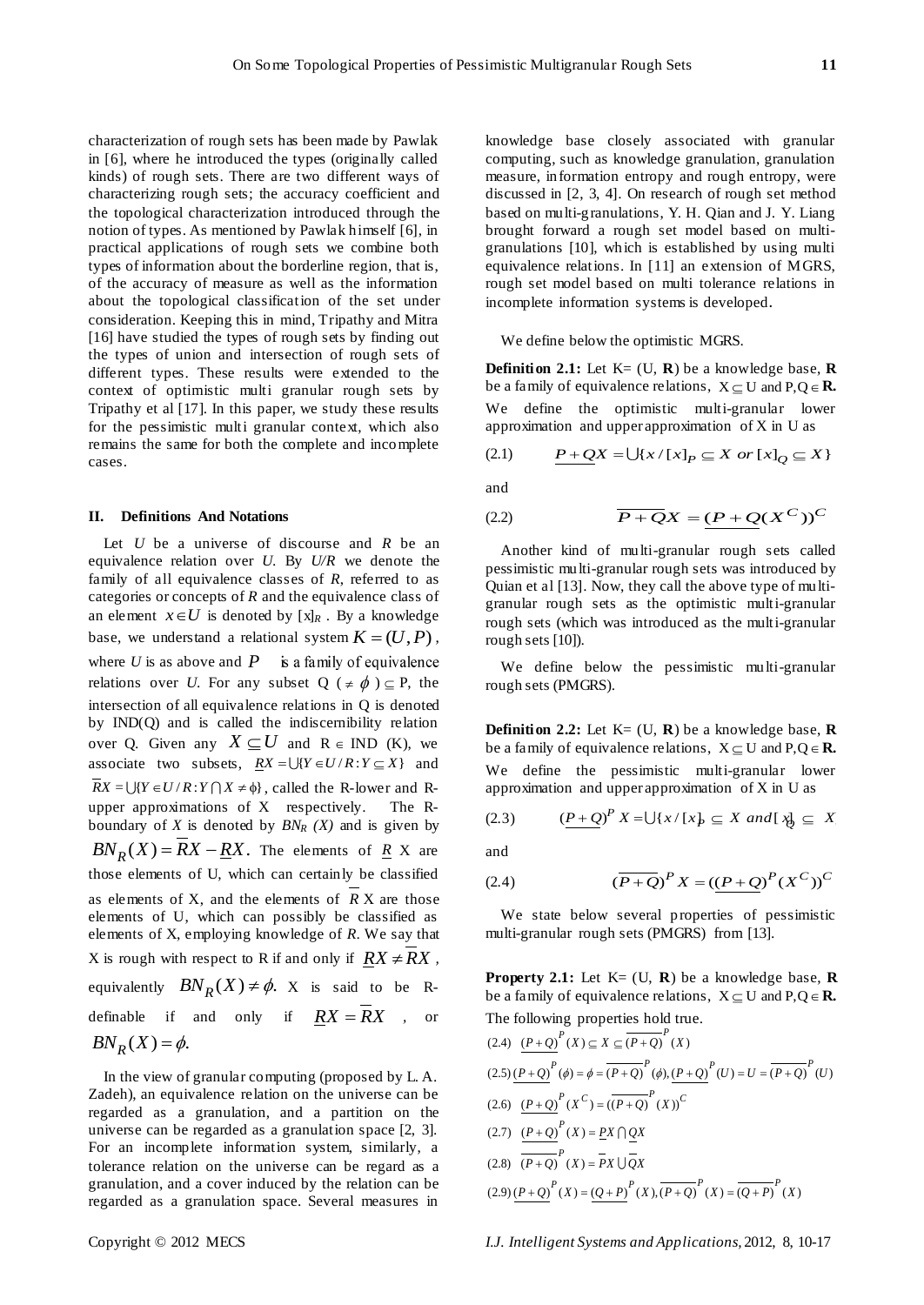**Property 2.2:** Let  $K = (U, R)$  be a knowledge base,  $R$ be a family of equivalence relations,  $X, Y \subseteq U$  and  $P, Q \in \mathbb{R}$ . The following properties hold true.

(2.10) 
$$
\frac{(P+Q)}{(P+Q)}^P(X \cap Y) = \frac{(P+Q)}{P}^P X \cap \frac{(P+Q)}{P}^P Y
$$

$$
(2.11) \overline{(P+Q)}^P(X \cup Y) = \overline{(P+Q)}^P X \cup \overline{(P+Q)}^P Y
$$

$$
(2.12) \frac{(P+Q)}{(P+Q)}^P(X \cup Y) \supseteq \frac{(P+Q)}{(P+Q)}^P X \cup \frac{(P+Q)}{(P+Q)}^P Y
$$

$$
(2.13) \overline{(P+Q)}^P(X \cap Y) \subseteq \overline{(P+Q)}^P X \cap \overline{(P+Q)}^P Y
$$

Next, we define PMGRS in incomplete information systems.

**Definition 2.3:** An information system is a pair

 $S = (U, A)$ , where U is a non-empty finite set of objects, A is a non-empty finite set of attributes. For every  $a \in A$ , there is a mapping  $a: U \to V_a$ , where  $V_a$  is called the value set of a.

If *Va* contains a null value for at least one attribute  $a \in A$ , then S is called an incomplete information system. Otherwise, it is complete.

**Definition 2.4:** Let  $S = (U, A)$  be an incomplete information system,  $P \subseteq A$  an attribute set. We define a binary relation on U as follows

(2.14) 
$$
SIM(P) = \{(u,v) \in U X U \mid \forall a \in P, a(u) = a(v) \text{ or } a(u) = * \text{ or } a(v) = * \}.
$$

In fact,  $SIM(P)$  is a tolerance relation on U, the concept of a tolerance relation has a wide variety of applications in classifications [1, 8].

It can be shown that SIM(P) = 
$$
\bigcap_{a \in P}
$$
 SIM( $\{A\}$ ).

Let S<sub>p</sub> (u) denote the set 
$$
\{v \in \bigcup |(u,v) \in SIM(P)\}.
$$

 $S_p(u)$  is the maximal set of objects which are possibly indistinguishable by P with u.

Let U/SIM(P) denote the family sets  $\{S_p(u) | u \in U\},\$ the classification or the knowledge induced by P. A member S  $_p$  (u) from U/SIM(P) will be called a tolerance class or an information granule. It should be noticed that the tolerance classes in U/SIM(P) do not constitute a partition of U in general. They constitute a cover of U, i.e., S  $_p(u) \neq \phi$  for every  $u \in U$ , and

$$
\bigcup\nolimits_{u\in U}S_{p}\left( u\right) =\mathrm{U}.
$$

**Definition 2.5:** Let  $S = (U, A)$  be an incomplete information system,  $P,Q \subseteq A$  two attribute subsets, X  $\subseteq$  U, we define a lower approximation of x and a upper approximation of x in U by the following

(2.15) 
$$
\frac{(P+Q)}{P}X = \bigcup \{x \mid \text{SIM }_{P}(x) \subseteq X \text{ and }
$$
  

$$
\text{SIM }_{Q}(x) \subseteq X\}
$$

and

(2.15) 
$$
\overline{(P+Q)}^{P} (X) = (\underline{(P+Q)}^{P} (X^{c}))^{c}
$$

A Multi-granulation Rough Set can be classified into following four types:

**Definition 2.6:** Let  $K = (U, R)$  be a knowledge base, **R** be a family of equivalence relations,  $X \subseteq U$  and  $P, Q \in \mathbb{R}$ . Then

(2.16) If  $(P+Q)^P$  (X)  $\neq \phi$  and  $\overline{(P+Q)}^P \neq U$ , then we say that  $X$  is pessimistic roughly P+Q-definable.

(2.17) If  $(P+Q)^P$  (X) =  $\phi$  and  $\overline{(P+Q)}^P$   $\neq$  U, then we say that  $X$  is pessimistic internally  $P+Q$ -undefinable.

(2.18). If  $(P+Q)^P$  (X)  $\neq \phi$  and  $\overline{(P+Q)}^P = U$ , then we say that X is pessimistic externally  $P+Q$  undefinable.

(2.19) If  $(P+Q)^P$  (X) =  $\phi$  and  $\overline{(P+Q)}^P$  = U, then we say that  $X$  is pessimistic totally  $P+Q$  –undefinable.

### **III. Results**

In this section we shall find out the types of pessimistic multi granular rough sets (PMGRS). There are four sets of results accumulated in four tables. The first provides the type of a P+Q rough set from the types of its P and Q rough set types. The second table provides the types of the complement of a multi granular rough set. In the third table we obtain the types for the union of two multi g ranular rough sets of all possible types. Similarly we establish the types of the intersection of two multi granular rough sets of all possible types. These results will be useful for further studies in approximation of classifications and rule generation.

# **3.1 Table for type of X with respect to**  $(P+Q)^P$

This subsection provides the type of a P+Q rough set from the types of its P and Q rough set types in the following table. Proofs with examples for some of the entries in the table are then given.

|                   | Type of X with respect to Q |       |       |       |       |  |
|-------------------|-----------------------------|-------|-------|-------|-------|--|
| <b>Type</b>       |                             | T-1   | $T-2$ | $T-3$ | $T-4$ |  |
| of X              | $T-1$                       | $T-1$ | $T-1$ | $T-1$ | $T-1$ |  |
| with              | $T-2$                       | $T-1$ | $T-2$ | $T-1$ | $T-2$ |  |
| respect           | $T-3$                       | $T-1$ | $T-1$ | $T-3$ | $T-3$ |  |
| $\overline{to}$ P |                             | $T-1$ | $T-2$ | $T-3$ |       |  |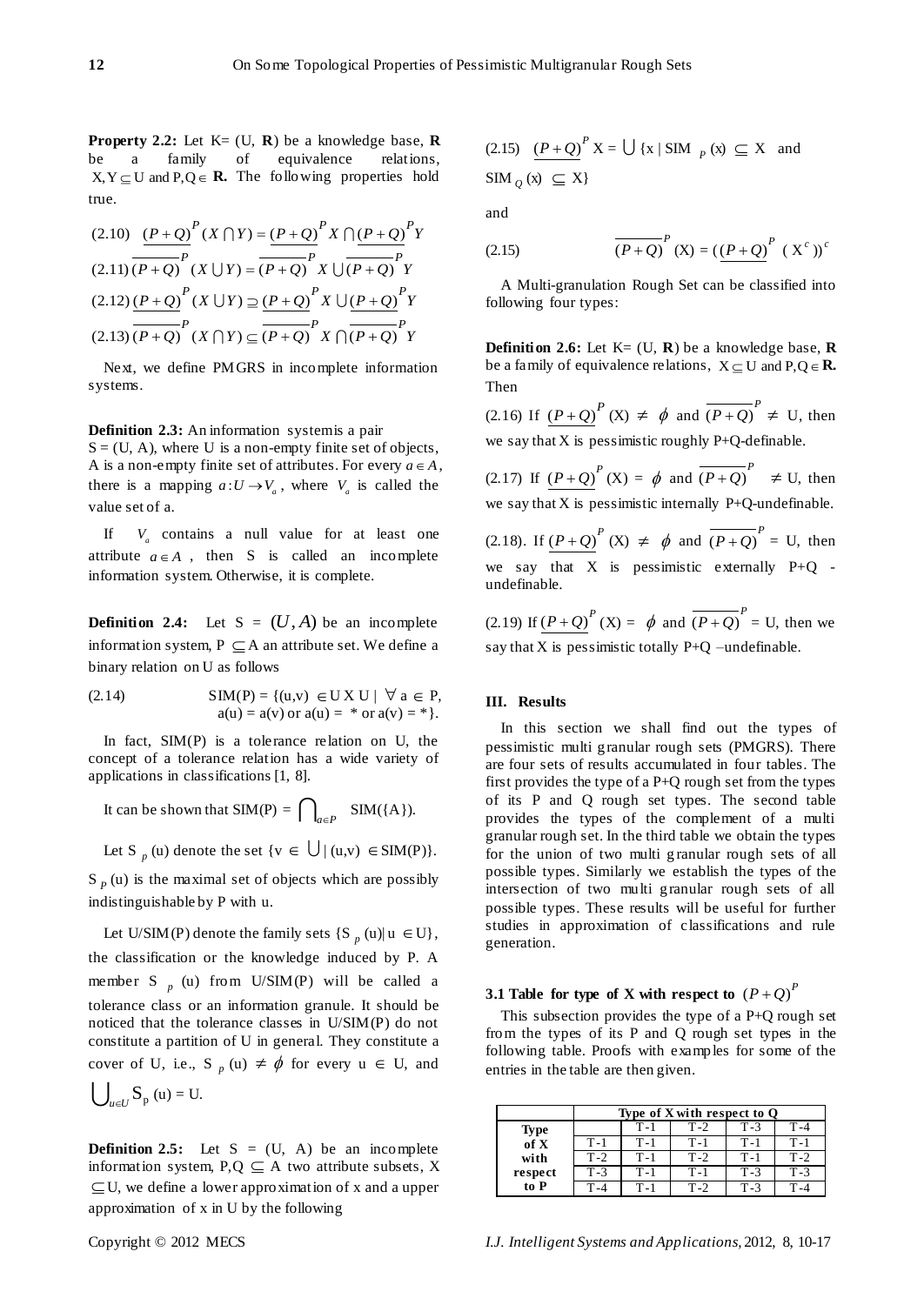#### **3.1.1 Example to prove entry (1,1)**

3.1.1 **Example** to prove entry (1,1)<br>Let  $U = \{a_1, a_2, a_3, a_4, a_5, a_6, a_7, a_8\}.$ Let  $U = \{a_1, a_2, a_3, a_4, a_5, a_6, a_7, a_8\}$ .<br>U / SIM (P) = { $\{a_1, a_7\}$ , $\{a_2, a_3, a_4, a_5, a_6, a_7\}$ , $\{a_8\}$ } /  $SIM(P) = \{\{a_1, a_7\}, \{a_2, a_3, a_4, a_5, a_6, a_7\}, \{a_8\}\}\$ <br>/  $SIM(Q) = \{\{a_1, a_7\}, \{a_1, a_2, a_3, a_4, a_5, a_6, a_7, a_8\}\},\$  $\{a_1, a_7\}, \{a_1, a_2, a_3, a_4,$ <br>  $\{a_3, a_4, a_5, a_6\}, \{a_8\}\}$ *U / SIM (P)* = { { $a_1$ ,  $a_7$ }, { $a_2$ ,  $a_3$ ,  $a_4$ ,  $a_5$ ,  $a_6$ ,  $a_7$ }, { $a_8$ <br>*U / SIM (Q)* = { { $a_1$ ,  $a_7$ }, { $a_1$ ,  $a_2$ ,  $a_3$ ,  $a_4$ ,  $a_5$ ,  $a_6$ ,  $a_7$ ,  $a_8$ 

 $\{a_3, a_4\}$ .<br>Let  $X = \{a_1, a_3, a_4, a_7\}$ .  $=\{a_1, a_3, a_4, a_7\}.$ <br>{ $a_1, a_7$ }  $\neq \emptyset$  and  $\overline{P}X = \{a_1, a_2, a_3, a_4, a_5, a_6, a_7\} \neq U.$ X is of Type -1 w.r.t. P.<br>  $\{a_1, a_7\} \neq \emptyset$  and  $\overline{Q}X = \{a_1, a_2, a_3, a_4, a_5, a_6, a_7\} \neq U$ .  ${}^{P} X = \{a_1, a_7\} \neq \phi$  $\left(\frac{P+Q}{P+Q}\right)^p X = \{a_1, a_7\} \neq \emptyset \text{ and}$ <br>  $\left(\overline{P+Q}\right)^p X = \{a_1, a_2, a_3, a_4, a_5, a_6, a_7\}$  $d\overline{P}X = \{a_1$ <br>1 w.r.t. P.  $d\overline{Q}X = \{a_1$ <br>1 w.r.t. Q.  $\overline{T}$ *hus X is of Type* -1 *w.r.t.* Q<br>  $(\underline{P+Q})^P X = \{a_1, a_7\} \neq \emptyset$  and *P Let*  $X = \{a_1, a_3, a_4, a_7\}$ .<br>  $\overline{PX} = \{a_1, a_7\} \neq \emptyset$  and  $\overline{PX} = \{a_1, a_2, a_3, a_4, a_5, a_6, a_7\} \neq U$ *Let*  $X = \{a_1, a_3, a_4, a_7\}$ .<br>  $\underline{PX} = \{a_1, a_7\} \neq \emptyset \text{ and } \overline{PX} = \{a_1, a_2, a_3, a_4, a_5, a_6, a_7\} \neq U$ .<br> *Thus X is of Type -1 w.r.t. P. Thus X is of Type* -1 *w.r.t. P.*<br> $QX = \{a_1, a_7\} \neq \emptyset$  and  $\overline{Q}X = \{a_1, a_2, a_3, a_4, a_5, a_6, a_7\} \neq U$ *Thus X is of Type* -1 *w.r.t. P.*<br>  $QX = \{a_1, a_7\} \neq \emptyset$  and  $\overline{Q}X = \{a_1, a_2, a_3, a_4, a_5, a_6, a_7\} \neq U$ .<br> *Thus X is of Type* -1 *w.r.t. Q.*  $\frac{P+Q}{P+Q}^p X = \{a_1, a_7\} \neq \emptyset$  and<br> $\overline{P+Q}^p X = \{a_1, a_2, a_3, a_4, a_5, a_6, a_7\} \neq U.$ Thus X is of Type  $-1$  w.r.t. P.  $(\overline{P+Q})^p X = \{a_1, a_2, a_3, a_4, a_5, a_6, a_7\} \neq U$ <br>Thus X is of Type -1 w.r.t.  $(P+Q)^p$ .

# **3.1.2 Example to prove entry (1,3)**

3.1.2 **Example to prove entry** (1,3)<br>Let  $U = \{a_1, a_2, a_3, a_4, a_5, a_6, a_7, a_8\}.$ Let  $U = \{a_1, a_2, a_3, a_4, a_5, a_6, a_7, a_8\}$ .<br>  $U / SIM(P) = \{\{a_1, a_7\}, \{a_2, a_3, a_4, a_5, a_6, a_7\}, \{a_8\}\}$ /  $SIM(P) = \{\{a_1, a_7\}, \{a_2, a_3, a_4, a_5, a_6, a_7\}, \{a_8\}\}\$ <br>/  $SIM(Q) = \{\{a_1, a_7\}, \{a_1, a_2, a_3, a_4, a_5, a_6, a_7, a_8\}\},\$  ${a_3, a_4, a_5, a_6}, {a_0}$  ${a_1, a_7}, {a_1, a_2, a_3, a_4}$ <br> ${a_3, a_4, a_5, a_6}, {a_8}$ *U* / *SIM* (*P*) = { { $a_1, a_7$ }, { $a_2, a_3, a_4, a_5, a_6, a_7$ }, { $a_8$ <br>*U* / *SIM* (*Q*) = { { $a_1, a_7$ }, { $a_1, a_2, a_3, a_4, a_5, a_6, a_7, a_8$  $=\{\{a_1, a_7\}, \{a_1, a_2, a_3\}, \{a_3, a_4, a_5, a_6\}, \{a_4, a_7, a_8, a_9\} \}$ 

Let  $X = \{a_1, a_7, a_8\}.$ Let  $X = \{a_1, a_7, a_8\}.$ <br> $\underline{PX} = \{a_1, a_7, a_8\} \neq \emptyset$  and  $\overline{PX} = \{a_1, a_7, a_8\} \neq U.$ Thus X is of Type -1 w.r.t. P.<br> $QX = \{a_1, a_7, a_8\} \neq \emptyset$  and  $\overline{Q}X = U$ . Thus *X* is of Type - 3 w.r<br> $(\underline{P+Q})^P(X) = \{a_1, a_7, a_8\}$  $\frac{(P+Q)}{(P+Q)^{P}}$   $(X) = \{a_1, a_7, a_8\} \neq 0$ <br> $\frac{(P+Q)^{P}}{(P+Q)^{P}}$   $X = \{a_1, a_7, a_8\} \neq U$ .  $\underline{PX} = \{a_1, a_7, a_8\} \neq \emptyset \text{ and } \overline{PX} =$ <br>Thus X is of Type -1 w.r.t. P.  $QX = \{a_1, a_7, a_8\} \neq \emptyset$  and  $QX =$ <br>Thus X is of Type – 3 w.r.t. Q.  $a_8$  }  $\neq U$ .<br>1 w.r.t. (P+Q) *P P p Phus X is of Type* -3 *w.r.t. Q.*<br> $P + Q$ <sup>*P*</sup>(*X*) = { $a_1, a_7, a_8$ }  $\neq \phi$  *and*  $\frac{P+Q}{P+Q}^{P}(X) = \{a_1, a_7, a_8\} \neq \emptyset$  and  $\overline{P+Q}^{P}X = \{a_1, a_7, a_8\} \neq U$ .  $(P+Q)^p X = \{a_1, a_7, a_8\} \neq U$ .<br>*Thus X is of Type -1 w.r.t.*  $(P+Q)^p$ 

**3.2 Table for type of**  $X^C$  with respect to  $(P+Q)^P$ 

This subsection provides the types of complement of pessimistic multi granulation rough set in the following table. Proofs with examples for some of the entries in the table are then given.

| X     | $X^C$ |
|-------|-------|
| $T-1$ | $T-1$ |
| $T-2$ | $T-3$ |
| $T-3$ | $T-2$ |
| $T-4$ | $T-4$ |

3.2.1 Example to prove entry of row2  
Let 
$$
U = \{a_1, a_2, a_3, a_4, a_5, a_6, a_7, a_8\}
$$
.  
U / SIM (P) = { $\{a_1, a_7\}$ ,  $\{a_2, a_3, a_4, a_5, a_6, a_7\}$ ,  $\{a_8\}$ }

Let 
$$
X = \{a_2, a_3, a_4\}
$$
.  
\n
$$
P(X = \emptyset \text{ and } \overline{PX} = \{a_2, a_3, a_4, a_5, a_6\} \neq U.
$$
\nThus  $X$  is of Type  $-2$  w.r.t. P.  
\n
$$
X^C = \{a_1, a_5, a_6, a_7, a_8\}.
$$
\n
$$
PX^C = \{a_1, a_7, a_8\} \neq \emptyset \text{ and}
$$
\n
$$
\overline{PX}^C = \{a_1, a_2, a_3, a_4, a_5, a_6, a_7, a_8\} = U.
$$
\nThus  $X^c$  is of Type  $-3$  w.r.t. P

# **3.3 Table for type of**  $X \cup Y$  with respect to  $(P+Q)^P$

This subsection provides the types of union of two pessimistic multi granular rough sets with respect to P+Q in the following table. Proofs with examples for some of the entries in the table are then given.

### **Proof of entry (1, 1)**

Suppose X and Y are both of Type-1. Then  
\n
$$
\frac{(P+Q)^{P}}{(P+Q)}X \neq \phi, \frac{(P+Q)^{P}}{(P+Q)^{P}}X \neq U
$$
\n
$$
P \neq U \text{ and } \frac{(P+Q)^{P}}{(P+Q)^{P}}Y \neq U.
$$
\nFrom (2.12) it follows that  
\n
$$
\frac{(P+Q)^{P}}{(X \cup Y)} \neq \phi.
$$

But using (2.11) we see that

But using (2.11) v<br> $\overline{(P+Q)}^P(X \cup Y)$  $(P+Q)^{r}(X \cup Y)$  has both the pos<br>of being equal or not equal to U. of being equal or not equal to U .<br>So, X  $\bigcup$  Y can be of Type – 1 or of Type – 3. *P P*+ $Q$ <sup>*P*</sup> $(X \cup Y)$ *has both the possibilities* 

|                                      | Type of Y with respect to $(P+Q)^P$ |                 |                         |            |                 |  |
|--------------------------------------|-------------------------------------|-----------------|-------------------------|------------|-----------------|--|
| Type of                              |                                     | T-1             | $T-2$                   | $T-3$      | $T-4$           |  |
| X with<br>respect<br>to<br>$(P+Q)^P$ | $T-1$                               | $T-1/$<br>$T-3$ | $T-1/T-3$               | $T-3$      | $T-3$           |  |
|                                      | $T-2$                               | $T-1/$<br>$T-3$ | $T-1/T-2/$<br>$T-3/T-4$ | $T-3$      | $T-3/$<br>$T-4$ |  |
|                                      | $T-3$                               | <b>T-3</b>      | <b>T-3</b>              | <b>T-3</b> | $T-3$           |  |
|                                      | $T-4$                               | <b>T-3</b>      | $T-3/T-4$               | $T-3$      | $T-3/$<br>Т-4   |  |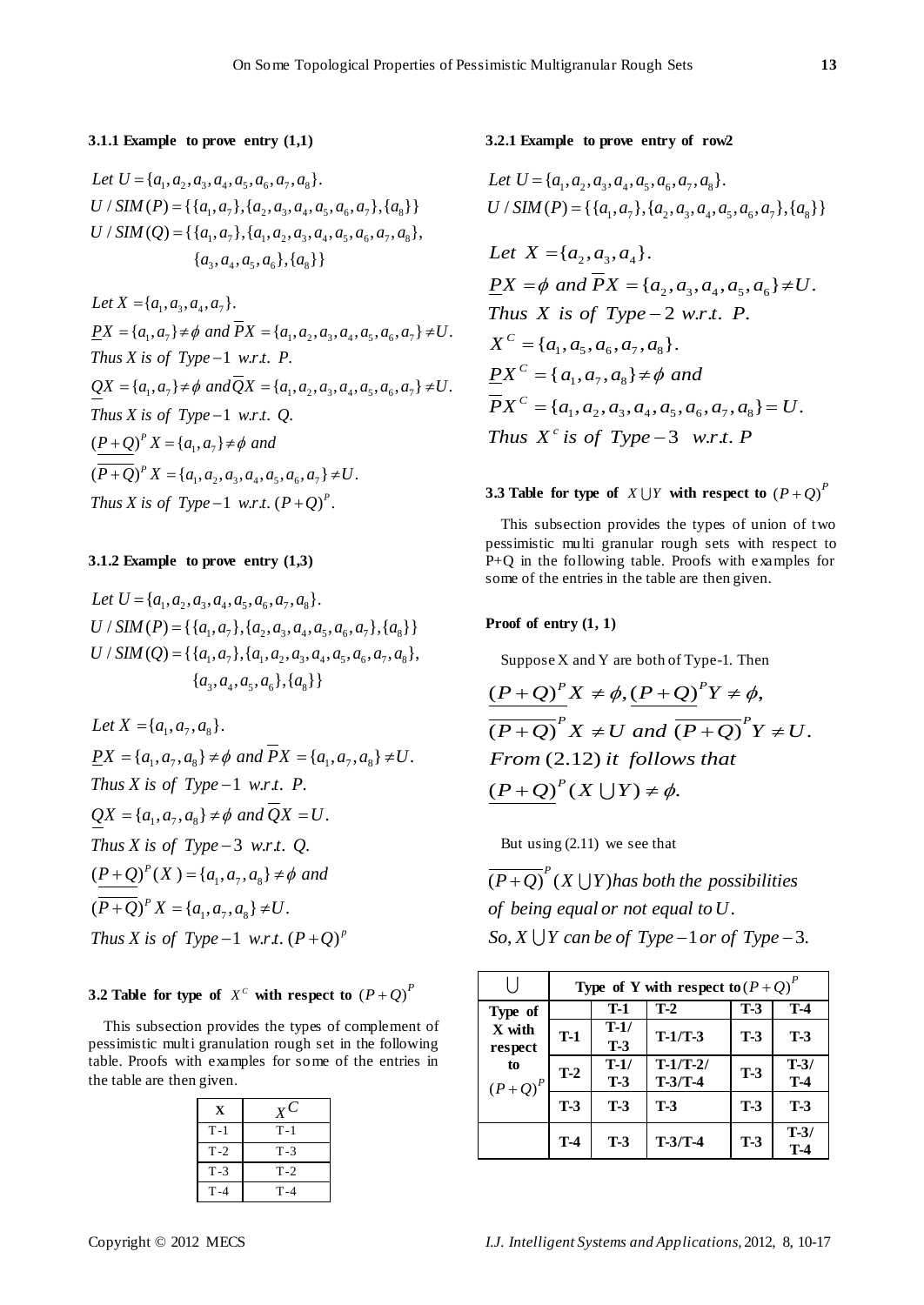3.3.1 Examples to prove entry (1,1)  
\nLet 
$$
U = \{a_1, a_2, a_3, a_4, a_5, a_6, a_7, a_8\}
$$
.  
\n $U / SIM(P) = \{\{a_1, a_7\}, \{a_2, a_3, a_4, a_5, a_6, a_7\},$   
\n $\{a_8\}\}$   
\n $U / SIM(Q) = \{\{a_1, a_7\}, \{a_1, a_2, a_3, a_4, a_5, a_6, a_7, a_8\},$   
\n $\{a_3, a_4, a_5, a_6\}, \{a_8\}\}$ 

# **Case 1**

**Case 1**<br>*Let*  $X = \{a_1, a_7\}$  and  $Y = \{a_8\}$ . Then  $XUY = \{a_1, a_7, a_8\}$ . Let  $X = \{a_1, a_7\}$  and  $Y = \{a_8\}$ . Then  $XUY = \{a_1, a_7, a_8\}$ .<br>  $(\underline{P+Q})^P X = \{a_1, a_7\} \neq \emptyset$  and  $(\overline{P+Q})^P X = \{a_1, a_7\} \neq U$ . Thus *X* is of Type –1<br>  $(\underline{P+Q})^p Y = \{a_8\} \neq \emptyset$  and  $(\overline{P+Q})^p Y = \{a_8\} \neq U$ . Thus Y is of Type –1<br>  $(\underline{P+Q})^P(XUY) = \{a_1, a_7, a_8\}$  $\frac{(P+Q)}{(P+Q)^p}(XUY) = \{a_1, a_7, a_8\} \neq \phi a$ <br>  $\overline{(P+Q)}^p(XUY) = \{a_1, a_7, a_8\} \neq U.$  $-1$ 1 *P p Let*  $X = \{a_1, a_7\}$  *and*  $Y = \{a_8\}$ *. Then*  $XUY = \{a_1, a_7, a_8\}$ *.*<br>  $(\underline{P+Q})^P X = \{a_1, a_7\} \neq \emptyset$  *and*  $(\overline{P+Q})^P X = \{a_1, a_7\} \neq U$ *.<br>
<i>Thus*  $X$  *is of Type* -1 *Thus X is of Type* –1<br>  $(\underline{P+Q})^p Y = \{a_s\} \neq \emptyset$  and  $(\overline{P+Q})^p Y = \{a_s\} \neq U$ .<br> *Thus Y is of Type* –1 *Phus Y is of Type* – 1<br> $\frac{P+Q}{P(XUY)} = \{a_1, a_7, a_8\} \neq \phi$  and  $\frac{P+Q}{P+Q}^{P}(XUY) = \{a_1, a_7, a_8\} \neq \emptyset$ <br> $\overline{P+Q}^{P}(XUY) = \{a_1, a_7, a_8\} \neq U$  $(\overline{P+Q})^p$  (*XUY*) = { $a_1, a_7$ <br>*Thus XUY is of Type* -1  $+\underline{Q}$ )<sup>P</sup>(*XUY*)={a<sub>1</sub>, a<sub>2</sub>, a<sub>8</sub>}  $\neq \phi$  and<br> $+\overline{Q}$ )<sup>P</sup>(*XUY*)={a<sub>1</sub>, a<sub>2</sub>, a<sub>8</sub>}  $\neq U$ .

# **Case 2**

Case 2<br>Let  $X = \{a_1, a_3, a_4, a_7\}$  and  $Y = \{a_8, a_4, a_5\}$ . Let  $X = \{a_1, a_3, a_4, a_7\}$  and  $Y = \{a_1, a_2, a_4, a_5, a_7, a_8\}.$ Then  $XUY = \{a_1, a_3, a_4\}$ <br> $\left(\frac{P+Q}{P}\right)^P X = \{a_1, a_7\}$  $\frac{(P+Q)^p X}{(P+Q)^p X} = \{a_1, a_7\} \neq \emptyset \text{ and}$ <br>  $\frac{(P+Q)^p X}{(P+Q)^p X} = \{a_1, a_7, a_2, a_3, a_4, a_5, a_6\} \neq U.$  $-1$ *P p Phen*  $XUY = \{a_1, a_3, a_4, a_5, a_7, a_8, a_9\}$ <br>*P* + *Q*)<sup>*P*</sup> *X* = { $a_1, a_7$ }  $\neq \phi$  *and*  $\frac{P+Q}{P+Q}^P X = \{a_1, a_7\} \neq \emptyset$  and<br> $\overline{P+Q}^P X = \{a_1, a_7, a_2, a_3, a_4, a_5, a_6\} \neq U$  $(\overline{P+Q})^p$   $X = \{a_1, f_1, f_2, f_3, f_4, f_5, f_6, f_7, f_8, f_9, f_9\}$  $+ Q^P X = {a_1, a_7} \neq \emptyset$  and<br>  $+ Q^P X = {a_1, a_7, a_2, a_3, a_4, a_5, a_6} \neq U.$ 

 $(P+Q)<sup>P</sup>Y = {a<sub>8</sub>}$  $\frac{(P+Q)^p Y}{(P+Q)^p Y} = \{a_8\} \neq \emptyset \text{ and}$ <br>  $\frac{(P+Q)^p Y}{(P+Q)^p Y} = \{a_8, a_3, a_4, a_5, a_6\} \neq U.$  $-1$ *P p*  $(P+Q)^P Y = \{a_8\} \neq \phi$  and  $\frac{P+Q}{P+Q}^P Y = \{a_8\} \neq \emptyset$  and<br> $\overline{P+Q}^P Y = \{a_8, a_3, a_4, a_5, a_6\} \neq U$  $(\overline{P+Q})^p Y = \{a_8$ <br>*Thus Y is of Type*  $\frac{+Q}{+Q}$ <sup>P</sup> Y = {  $a_8$  }  $\neq \phi$  and<br> $\frac{1}{+Q}$  }<sup>p</sup> Y = {  $a_8$ ,  $a_3$ ,  $a_4$ ,  $a_5$ ,  $a_6$  }  $\neq U$ .

$$
\frac{(P+Q)^{P}(XUY) = \{a_1, a_7, a_8\} \neq \emptyset \text{ and }}{(P+Q)^{P}(XUY) = \{a_1, a_2, a_3, a_4, a_5, a_6, a_7, a_8\} = U.
$$
\nThus XUY is of Type -3

#### **Proof of entry (1, 3)**

Let both  $X$  and  $Y$  be of Type 1 and Type 3. Then from the properties of type 1 and type 3

$$
\frac{(P+Q)^P(\mathbf{X}) \neq \phi, (P+Q)^P(\mathbf{Y}) \neq \phi,}{(P+Q)^P(\mathbf{X}) \neq \mathbf{U} \text{ and } (P+Q)^P(\mathbf{Y}) = \mathbf{U}}.
$$
  
So, using (2.11) and (2.12) we get

 $(P+Q)^P$  (XUY)  $\neq \phi$  and  $(\overline{P+Q})^P$  (XUY) = U.

Hence XUY is of type 3 only.

The other cases can be similarly established.

# **3.3.2 Example to prove entry (1,3) in XUY table**

Let 
$$
U = \{a_1, a_2, a_3, a_4, a_5, a_6, a_7, a_8\}
$$
.  
\n $U / SIM(P) = \{\{a_1, a_7\}, \{a_2, a_3, a_4, a_5, a_6, a_7\}, \{a_8\}\}$   
\n $U / SIM(Q) = \{\{a_1, a_7\}, \{a_1, a_2, a_3, a_4, a_5, a_6, a_7, a_8\}, \{a_3, a_4, a_5, a_6\}, \{a_8\}\}$   
\nLet  $X = \{a_1, a_3, a_4, a_7\}$  and  $Y = \{a_1, a_4, a_5, a_7, a_8\}$ .  
\n $(P+Q)^p X = \{a_1, a_7\} \neq \emptyset$  and  $(P+Q)^p X \neq U$ .  
\nThus X is of Type -1.  
\n $(P+Q)^p Y = \{a_1, a_7, a_8\} \neq \emptyset$  and  $(\overline{P+Q})^p Y = U$ .  
\nThus Y is of Type -3.  
\n $XUY = \{a_1, a_3, a_4, a_5, a_7, a_8\}$ .  
\n $(P+Q)^p (XUY) = \{a_1, a_7, a_8\} \neq \emptyset$  and  
\n $(\overline{P+Q})^p (XUY) = U$ .  
\nThus XUY is of Type -3.

#### **3.3.3 Examples to prove entry (2,2) in XUY table**

Let us take the following examples and provide

proofs for first two cases.  
\nLet 
$$
U = \{a_1, a_2, a_3, a_4, a_5, a_6, a_7, a_8\}
$$
.  
\n $U / SIM(P) = \{\{a_1, a_7\}, \{a_2, a_3, a_4, a_5, a_6, a_7\}, \{a_8\}\}\$ 

{ $a_8$ } }<br>/ SIM(Q) = {{ $a_1, a_7$ }, { $a_1, a_2, a_3, a_4, a_5, a_6, a_7, a_8$ },  ${a_3, a_4, a_5, a_6}, {a_8}$  ${a_1, a_7}, {a_1, a_2, a_3, a_4}$ <br> ${a_3, a_4, a_5, a_6}, {a_8}$  ${a_8}$ }<br>*U / SIM* (*Q*) = {{ $a_1, a_2, a_3, a_4, a_5, a_6, a_7, a_8$  $=\{\{a_1, a_7\}, \{a_1, a_2, a_3\}, \{a_3, a_4, a_5, a_6\}, \{a_3, a_4, a_5, a_6\}\}$ 

# **Case 1**

**Case 1**<br>*Let*  $X = \{a_1, a_3, a_4\}$  and  $Y = \{a_7\}$ . Let  $X = \{a_1, a_3, a_4\}$  and  $Y = \{a_7\}$ .<br>  $\underline{(P+Q)}^p X = \phi$  and  $(\overline{P+Q})^p X = \{a_1, a_2, a_3, a_4, a_5, a_6, a_7\} \neq U$ . Thus *X* is of Type -2.<br>  $\underline{(P+Q)}^p Y = \phi$  and  $(\overline{P+Q})^p Y = \{a_1, a_2, a_3, a_4, a_5, a_6, a_7\} \neq U$ . *Thus Y is of Type* - 2<br>*XUY* = { $a_1$ ,  $a_3$ ,  $a_4$ ,  $a_7$ }.  $XUY = {a_1, a_3, a_4, a_7}.$ <br>  $(\underline{P+Q})^P(XUY) = {a_1, a_7}.$  $\frac{(P+Q)}{P}$ <sup>*N*</sup>  $X = \phi$  and  $\overline{P}$ <br>*Thus X is of Type* – 2.  $-2.$  $\frac{(P+Q)}{(P+Q)^p(XUY)}$ *P p Thus X is of Type* -2.<br>  $(\underline{P+Q})^p Y = \phi$  and  $(\overline{P+Q})^p Y = \{a_1, a_2, a_3, a_4, a_5, a_6, a_7\} \neq U$ .<br> *Thus Y is of Type* -2. *P Q XUY a a and*  $\frac{P+Q}{P+Q}^{P}(XUY) = \{a_1, a_7\} \neq \emptyset \text{ and}$ <br> $\frac{P+Q}{P+Q}^{P}(XUY) = \{a_1, a_2, a_3, a_4, a_5, a_6\} \neq U.$  $-1.$  $\overline{\overline{(P+Q)}}^p(XUY) = \{a_1,$ <br>Thus XUY is of Type  $=\{a_1, a_7\} \neq \emptyset$  and<br>=  $\{a_1, a_2, a_3, a_4, a_5, a_6\} \neq U$ .

Copyright © 2012 MECS *I.J. Intelligent Systems and Applications,* 2012, 8, 10-17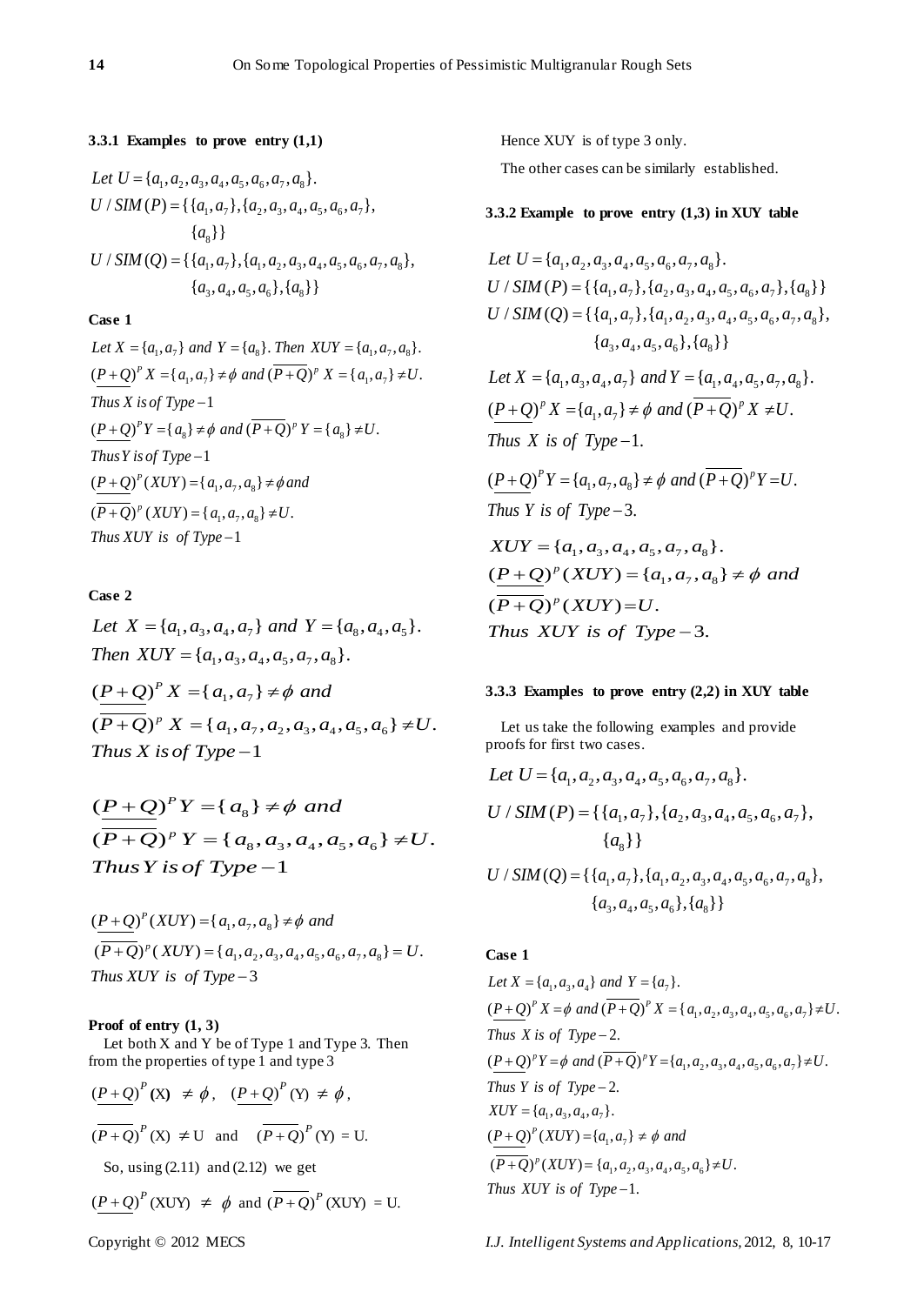# **Case 2**

 ${a_3, a_4, a_5, a_6}$  $= \{a_3, a_4, a_5\}$  $Y = \{a_3, a_4, a_5\}.$ <br>  $\underline{(P+Q)}^P X = \phi$  and  $(\overline{P+Q})^P X = \{a_2, a_3, a_4, a_5, a_6\} \neq U.$  $X = \{a_3, a_4,$ <br>{ $a_3, a_4, a_5$ }.  $-2.$ **Case 2**<br>*Let*  $X = \{a_3, a_4, a_5, a_6\}$  and *Let*  $X = \{a_3, a_4, a_5\}$  $Y = \{a_3, a_4, a_5\}.$ <br>  $(\underline{P+Q})^P X = \phi$  and  $(\overline{P+Q})^P X = \{a_2, a_3, a_4, a_5, a_6\} \neq U.$ <br> *Thus X is of Type* – 2.

$$
\frac{(P+Q)^p Y = \phi \text{ and } (\overline{P+Q})^p Y = \{a_2, a_3, a_4, a_5, a_6\} \neq U.
$$
  
Thus Y is of Type -2.

$$
HMS 1 is of Type-2.
$$
  
\n
$$
XUY = \{a_3, a_4, a_5, a_6\}.
$$
  
\n
$$
\frac{(P+Q)^p (XUY) = \phi \text{ and } (P+Q)^p (XUY) = \{a_2, a_3, a_4, a_5, a_6\} \neq U.
$$
  
\nThus XUY is of Type-2

Then let us take the following examples and provide

proofs for the next two cases.  
\nLet 
$$
U = \{a_1, a_2, a_3, a_4, a_5, a_6, a_7, a_8\}
$$
  
\n $U / SIM(P) = \{\{a_1, a_7\}, \{a_2, a_3, a_4, a_5\}, \{a_6, a_8\}\}$   
\n $U / SIM(Q) = \{\{a_1, a_7\}, \{a_1, a_2, a_3, a_4, a_5, a_6, a_7, a_8\}, \{a_4, a_5, a_6\}, \{a_6, a_8\}\}$ 

**Case 3**

Let  $X = \{a_1, a_2, a_3\}$  and  $Y = \{a_1, a_8\}.$ 

 $(\underline{P+Q})^P X = \phi$  and  $(\overline{P+Q})^P X = \{a_2, a_3, a_4, a_5\} \neq U$ .  $-2.$  $\frac{(P+Q)}{Thus X}$  *is of Type*  $+Q^P X = \phi$  and  $(\overline{P+Q})^P X = \{a_2, a_3, a_4, a_5\} \neq U$ .

 $(\underline{P+Q})^P Y = \phi$  and  $(\overline{P+Q})^P Y = \{a_1, a_2, a_3, a_7, a_8\} \neq U$ . is of Type - 2.<br>{ $a_1, a_3, a_4, a_6, a_7$ }.( $\underline{P+Q}$ )<sup> $P$ </sup>(XUY) = { $a_1, a_7$ }  $-2.$ = { $a_1, a_3, a_4, a_6, a_7$  } . ( $\frac{P+Q}{P+Q}$ )<sup> $P$ </sup><br>( $\frac{P+Q}{P+Q}$ )<sup> $P$ </sup> (*XUY*)=*U*. 3. *and*  $(\overline{P+Q})^p$  (*XUY*)=<br>*Thus XUY is of Type*  $(\underline{P+Q})^P Y = \phi$  and  $(\overline{P+Q})^P Y = \{a_1, a_2, a_3, a_7, a_8\} \neq U$ .<br>Thus *Y* is of *Type* – 2. *XuY =* { $a_1$ ,  $a_3$ ,  $a_4$ ,  $a_6$ ,  $a_7$  }  $\cdot$  ( $\frac{P+Q}{P}$  (*XUY* ) = { $a_1$ ,  $a_2$ *Thus Y is of Type* - 2.<br> *XUY* = { $a_1, a_3, a_4, a_6, a_7$ }. ( $\underline{P + Q}^P(XUY) = \{a_1, a_7\} \neq \phi$ <br> *and*  $(\overline{P + Q})^P(XUY) = U$ .  $(a_1, a_3, a_4, a_6, a_7).(\underline{P+Q}$ <br>+Q)<sup>p</sup>(XUY)=U.

# **Case 4**

Case 4<br>Let  $X = \{a_3, a_4, a_7\}$  and  $Y = \{a_6, a_2\}$ . Let  $X = \{a_3, a_4, a_7\}$  and  $Y = \{a_6, a_2\}$ .<br>  $\left(\frac{P+Q}{P}\right)^p X = \phi$  and  $\left(\overline{P+Q}\right)^p X \neq U$ . *Thus X is of Type* – 2.<br>  $\underline{(P+Q)}^P Y = \phi$  and  $(\overline{P+Q})^P Y \neq U$ .  $\frac{(P+Q)^P Y = \phi \text{ and}}{\text{Thus } Y \text{ is of Type}}$  $(X \times Y) \text{ is of } I$  ype - 2.<br>  $\frac{1}{2} Q^P Y = \phi \text{ and } (\overline{P+Q})^P Y \neq U.$ 

 $-2.$ 

 $XUY = \{a_2, a_3, a_4, a_6, a_7\}.$  $XUY = {a_2, a_3, a_4, a_6, a_7}.$ <br> $(\underline{P+Q})^P(XUY) = \phi \text{ and } (\overline{P+Q})^P(XUY) = U.$  $\left(\frac{P+Q}{P}\right)^{P}(XUY) = \phi$  and (<br>Thus XUY is of Type – 4

# **3.4 Table for type of**  $X \cap Y$  with respect to  $(P+Q)^P$

This subsection provides the types of intersection of two pessimistic multi granular rough sets with respect to P+Q in the following table. Proofs with examples for some of the entries in the table are then given.

|                                      | Type of Y with respect to $(P+Q)^P$ |           |       |            |       |  |
|--------------------------------------|-------------------------------------|-----------|-------|------------|-------|--|
| Type of                              |                                     | $T-1$     | $T-2$ | $T-3$      | $T-4$ |  |
| X with<br>respect<br>to<br>$(P+Q)^P$ | $T-1$                               | $T-1/T-2$ | $T-2$ | $T-1/T-2$  | $T-2$ |  |
|                                      | $T-2$                               | $T-2$     | $T-2$ | $T-2$      | $T-2$ |  |
|                                      | $T-3$                               | $T-1/T-2$ | $T-2$ | $T-1/T-2/$ | $T-2$ |  |
|                                      |                                     |           |       | $T-3/T-4$  | /T-4  |  |
|                                      | $T-4$                               | $T-2$     | $T-2$ | $T-2/T-4$  | $T-2$ |  |
|                                      |                                     |           |       |            | /T-4  |  |

### **Proof of entry (1, 3)**

Suppose  $X$  is of Type-1 and  $Y$  is of Type-3. Then

$$
\frac{(P+Q)}{(P+Q)}^p X \neq \phi, \frac{(P+Q)}{(P+Q)}^p Y \neq \phi,
$$
  
\n
$$
\frac{(P+Q)}{(P+Q)}^p X \neq U \text{ and } \frac{(P+Q)}{(P+Q)}^p Y = U.
$$
  
\nFrom (2.13) it follows that  
\n
$$
\frac{(P+Q)}{(P+Q)}^p (X \cap Y) \neq U.
$$

But using (2.10) we see that

But using (2.10)  $\frac{(P+Q)}{(P+Q)}$  (X  $\cap$  Y) has both the pos.<br>*of being or not being equal to*  $\phi$ *. P* But using (2.10) we see that<br> $\left(\frac{P+Q}{P}\right)^{P}(X \cap Y)$  has both the possibilities *So*  $X \bigcap Y$  *can be of Type*  $-1$  *or Type*  $-2$ 

3.4.1 Examples to prove entry (1,3)  
\nLet 
$$
U = \{a_1, a_2, a_3, a_4, a_5, a_6, a_7, a_8\}
$$
.  
\n $U / SIM(P) = \{\{a_1, a_7\}, \{a_2, a_3, a_4, a_5, a_6, a_7\},$   
\n $\{a_8\}\}$   
\n $U / SIM(Q) = \{\{a_1, a_7\}, \{a_1, a_2, a_3, a_4, a_5, a_6, a_7, a_8\},$   
\n $\{a_3, a_4, a_5, a_6\}, \{a_8\}\}$ 

# **Case 1**

Case 1<br>Let  $X = \{a_2, a_3, a_4, a_5, a_6\}$  and  $Y = \{a_2, a_3, a_4, a_5, a_6, a_7, a_8\}$ . *Let*  $X = \{a_2, a_3, a_4, a_5, a_6\}$  *and Y*<br>*Then*  $X \cap Y = \{a_2, a_3, a_4, a_5, a_6\}$ *.* 

Copyright © 2012 MECS *I.J. Intelligent Systems and Applications,* 2012, 8, 10-17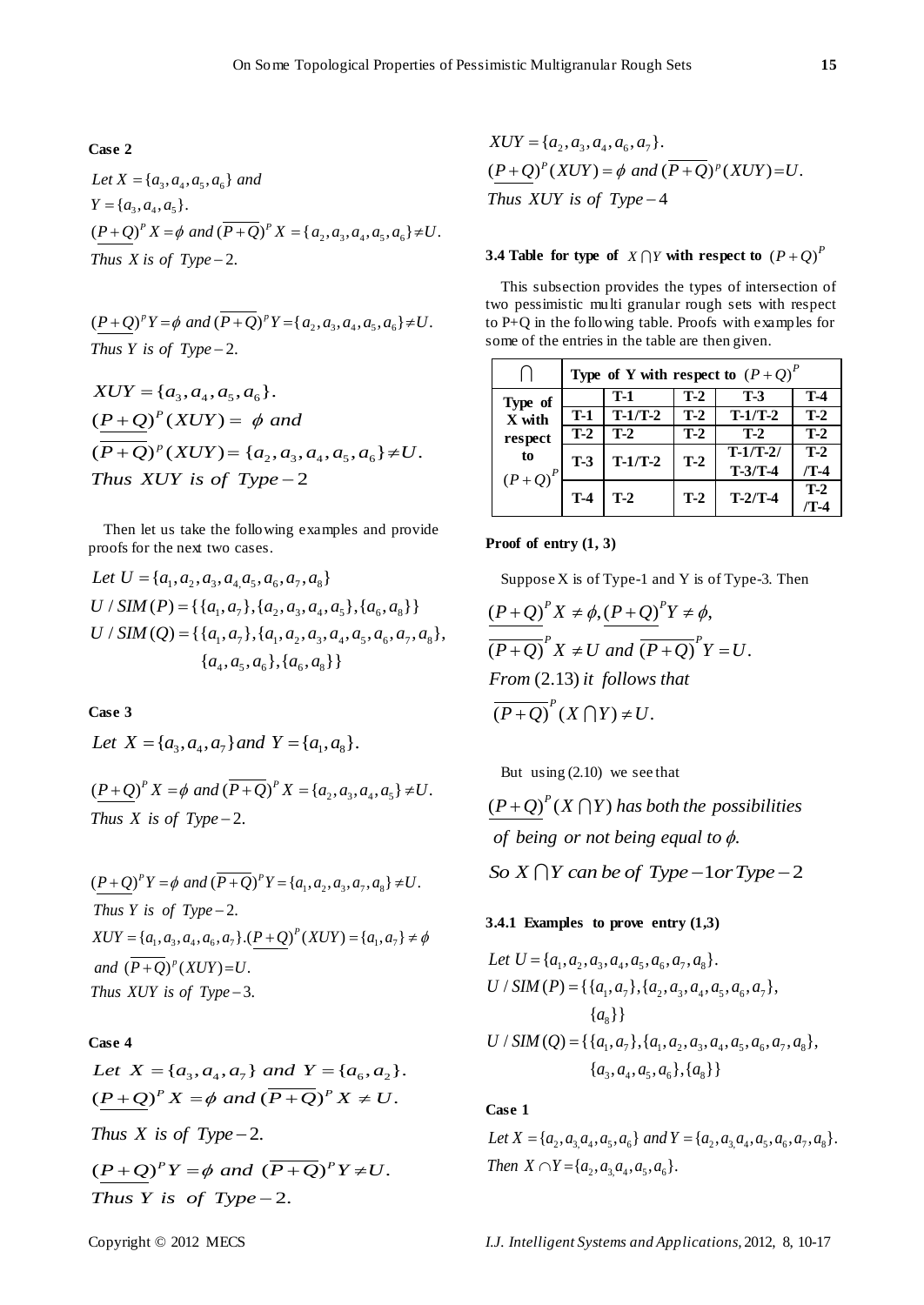$$
\frac{(P+Q)^p X \neq \phi \text{ and } (\overline{P+Q})^p X = \{a_2, a_3, a_4, a_5, a_6\} \neq U. \text{ Thus } X \text{ is of Type } -1.
$$
\n
$$
\frac{(P+Q)^p Y \neq \phi \text{ and } (\overline{P+Q})^p Y = \{a_1, a_2, a_3, a_4, a_5, a_6, a_7, a_8\} = U. \text{ Thus } Y \text{ is of Type } -3.
$$
\n
$$
\frac{(P+Q)^p (X \cap Y) \neq \phi \text{ and } (\overline{P+Q})^p (X \cap Y) \neq U. \text{ Thus } X \cap Y \text{ is of Type } -1.
$$

# **Case 2**

Case 2<br>Let  $X = \{a_3, a_4, a_5, a_8\}$  and  $Y = \{a_1, a_2, a_3, a_4, a_5, a_6, a_8\}$ . *Let*  $X = \{a_{3,}a_{4}, a_{5}, a_{8}\}\$ an<br>*Then*  $X \cap Y = \{a_{3,}a_{4}, a_{5}\}.$ Then  $X \cap Y = \{a_3, a_4, a_5\}.$ <br>  $\underline{(P+Q)}^P X = \{a_8\} \neq \emptyset \text{ and } (\overline{P+Q})^P X = \{a_2, a_3, a_4, a_5, a_6, a_8\} \neq U.$ Thus *X* is of Type -1.<br>  $(\underline{P+Q})^p Y = \{a_8\} \neq \emptyset$  and  $(\overline{P+Q})^p Y = \{a_1, a_2, a_3, a_4, a_5, a_6, a_7, a_8\} = U$ . 1. 3. Thus *Y* is of Type – 3.<br>  $\underline{(P+Q)}^P(X \cap Y) = \phi$  and  $(\overline{P+Q})^P(X \cap Y) \neq U$ . *Then*  $X \cap Y = \{a_3, a_4, a_5\}$ .<br>  $\underline{(P+Q)}^P X = \{a_8\} \neq \emptyset \text{ and } (\overline{P+Q})^P X = \{a_2, a_3, a_4, a_5, a_6, a_8\} \neq U$ .<br> *Thus*  $X$  is of Type -1. *Thus X is of Type* -1.<br>  $(\underline{P+Q})^p Y = \{a_s\} \neq \emptyset$  and  $(\overline{P+Q})^p Y = \{a_1, a_2, a_3, a_4, a_5, a_6, a_7, a_8\} = U$ .<br> *Thus Y is of Type* -3.  $\left(\frac{P+Q}{P}\right)^{P}(X \cap Y) = \phi$  and  $\overline{P}(X \cap Y) = \phi$  and  $\overline{P}(X \cap Y) = \phi$ .  $\int (X \cap Y) = \phi$  and  $(\overline{P+Q})^P$ <br>  $\cap Y$  is of Type - 2.

Let X and Y be of Type 2 and Type 1 respectively. Then from the properties of type 2 and type 1 multi granular rough sets we get  $(P+Q)^P$  (X) =  $\phi$ ,  $(P+Q)^P(Y) = \phi$ ,  $(\overline{P+Q})^P(X) \neq U$  and  $(\overline{P+Q})^P(Y)$  $\neq U$ .

So using properties  $(2.10)$  and  $(2.13)$  we get  $(P+Q)^P$  (X  $\bigcap Y$ ) =  $\phi$  and  $\overline{(P+Q)}^P$  (X  $\bigcap Y$ )  $\neq$  U. So,  $X \cap Y$  is of type 2. This completes the proof. The other cases can be established similarly.

# **3.4.2 Example to prove entry (2,1)**

Let 
$$
U = \{a_1, a_2, a_3, a_4, a_5, a_6, a_7, a_8\}
$$
.  
\n
$$
U / SIM(P) = \{\{a_1, a_7\}, \{a_2, a_3, a_4, a_5, a_6, a_7\}, \{a_8\}\}
$$
\n
$$
U / SIM(Q) = \{\{a_1, a_7\}, \{a_1, a_2, a_3, a_4, a_5, a_6, a_7, a_8\}, \{a_3, a_4, a_5, a_6\}, \{a_8\}\}
$$

# **Proof of entry (2, 1)**

Let 
$$
X = \{a_3, a_4, a_5, a_8\}
$$
 and  $Y = \{a_3, a_4, a_5\}$ .  
\nThen  $X \cap Y = \{a_3, a_4, a_5\}$ .  
\n
$$
\frac{(P+Q)^p}{X} = \{a_8\} \neq \phi \text{ and } (\overline{P+Q})^p X = \{a_2, a_3, a_4, a_5, a_6, a_8\} \neq U.
$$
\nThus  $X$  is of Type  $-1$ .  
\n
$$
\frac{(P+Q)^p}{Y} = \phi \text{ and } (\overline{P+Q})^p Y = \{a_2, a_3, a_4, a_5, a_6\} \neq U.
$$
\nThus  $Y$  is of Type  $-2$ .  
\n
$$
\frac{(P+Q)^p}{X \cap Y} = \phi \text{ and } (\overline{P+Q})^p (X \cap Y) = \{a_2, a_3, a_4, a_5, a_6\} \neq U.
$$
\nThus  $X \cap Y$  is of Type  $-2$ 

### **IV. Conclusion**

Two types of multi-granular rough sets have been introduced in the literature ([10], [13]). Topological properties of optimistic multigranular rough sets were studied by Tripathy et al ([17]). In this paper we studied the topological properties of pessimistic multi granular rough sets with respect to the three set theoretic operations of union, intersection and complementation. The tables show that there are multiple answers to some of the cases as like as the case of basic rough sets. These multiple answers specify impreciseness and ambiguity in information that is available with the user to classify object of a universe. Thus the models discussed in this paper are rightly suitable for handling

impreciseness in data in more effective and elegant manner using both types of multi-granular rough sets. Also, we provided examples in some cases to illustrate the fact that the multiple answers can actually occur. These results can be used in approximation of classifications and rule induction. Also our results hold true for both complete and incomplete pessimistic multigranulation systems

#### **References**

[1] Kryszkiewicz, K.: Rough set approach to incomplete information systems, Information Sciences, vol.112, (1998), pp.39 – 49.